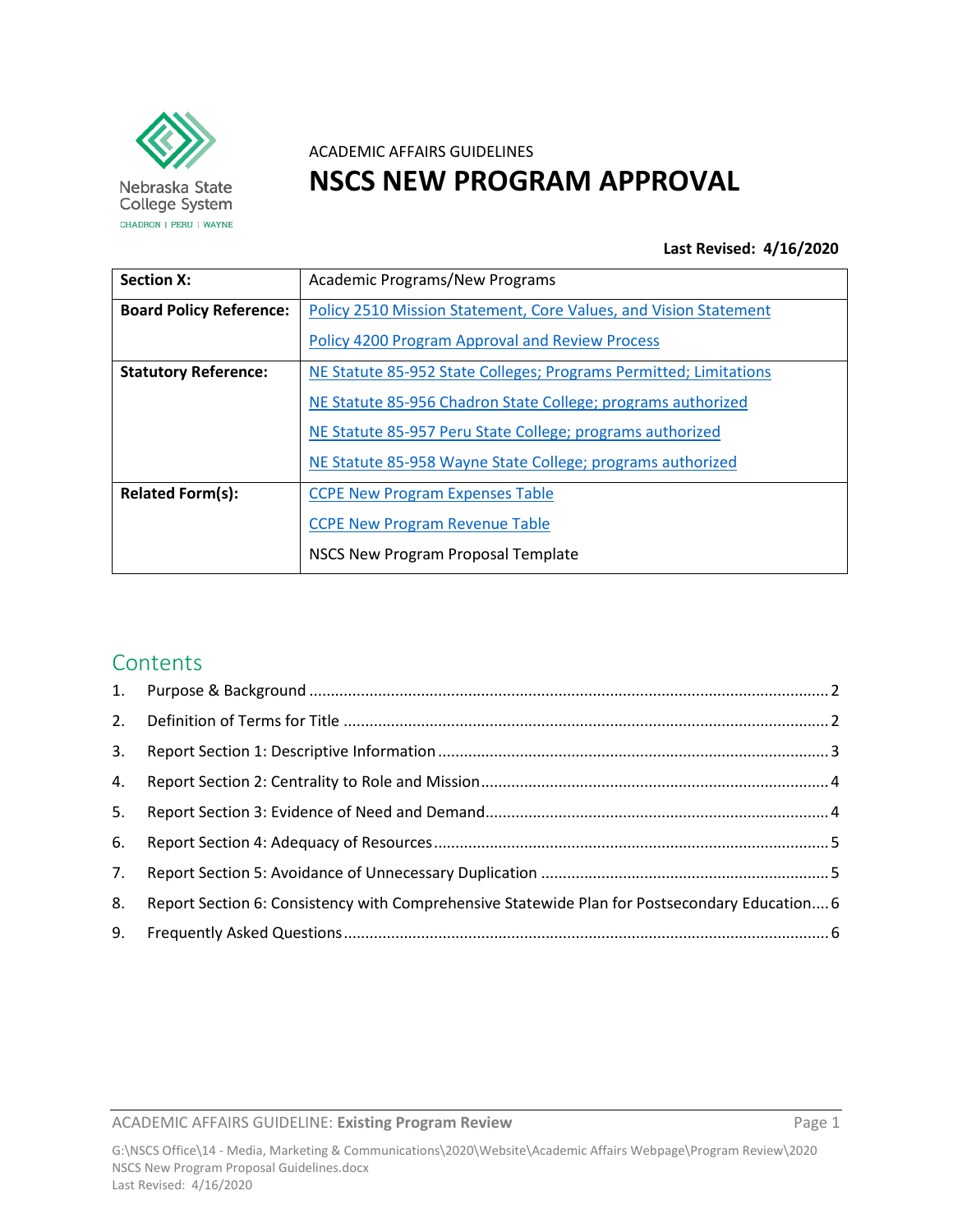# <span id="page-1-0"></span>**1. Purpose & Background**

The NSCS new program approval guidelines are designed to provide State Colleges with direction in proposing new academic programming, which includes degrees; majors; options/concentrations; focus areas. and endorsements within majors; minors; and certificates. The guidelines are based upon the required components established by the Coordinating Commission for Postsecondary Education (CCPE) for new program approval<sup>[1](#page-1-2)</sup> and outline the required components for each section of the program proposal. These guidelines shall be used to construct academic program proposals for submission to the Board of Trustees and the CCPE, if applicable, for new program approval.

# <span id="page-1-1"></span>**2. Definition of Terms for Title**

#### 2.A. **Undergraduate Degree:**

The academic award bestowed on an undergraduate student who completes one hundred twenty (120) unduplicated credit hours and meets other academic requirements, including, but not limited to, sufficient credits in the major, general studies, upper division level courses, and a minimum grade point average overall and in the major.

#### 2.B. **Undergraduate Subject Major:**

An academic program that concentrates on an academic discipline and ranges from thirty (30) to thirty-six (36) credit hours. A subject major shall be combined with a minor or second major to lead to a degree.

#### 2.C. **Undergraduate Comprehensive Major:**

An academic program that represents an expanded study of a discipline and leads to a degree. It may consist of a core and an option/concentration and ranges from at least forty-eight (48) credit hours to no more than fifty-seven (57) credit hours.

#### 2.D. **Undergraduate BAS Major:**

An academic program that ranges from thirty (30) to forty (40) credit hours of coursework that will prepare individuals for management and/or leadership opportunities.

#### 2.E. **Undergraduate Core:**

A cluster of courses in a comprehensive major that comprises the foundation for all options and shall include a minimum of twelve (12) credit hours. A core leads to a degree when combined with an option/concentration.

#### 2.F. **Undergraduate Option/Concentration:**

A series of courses within a comprehensive major that, when combined with a core of courses, if required, leads to a degree. An option or concentration is a sub-specialty of a major and shall include at least eighteen (18) credit hours.

l

<span id="page-1-2"></span><sup>&</sup>lt;sup>1</sup> The Coordinating Commission for Post-Secondary Education (CCPE) has established guidelines for submitting proposals for new instructional programs and new organization units. These guidelines are available on the CCPE's website a[t https://ccpe.nebraska.gov/sites/ccpe.nebraska.gov/files/doc/NewProgram\\_Guidelines\\_0.pdf.](https://ccpe.nebraska.gov/sites/ccpe.nebraska.gov/files/doc/NewProgram_Guidelines_0.pdf)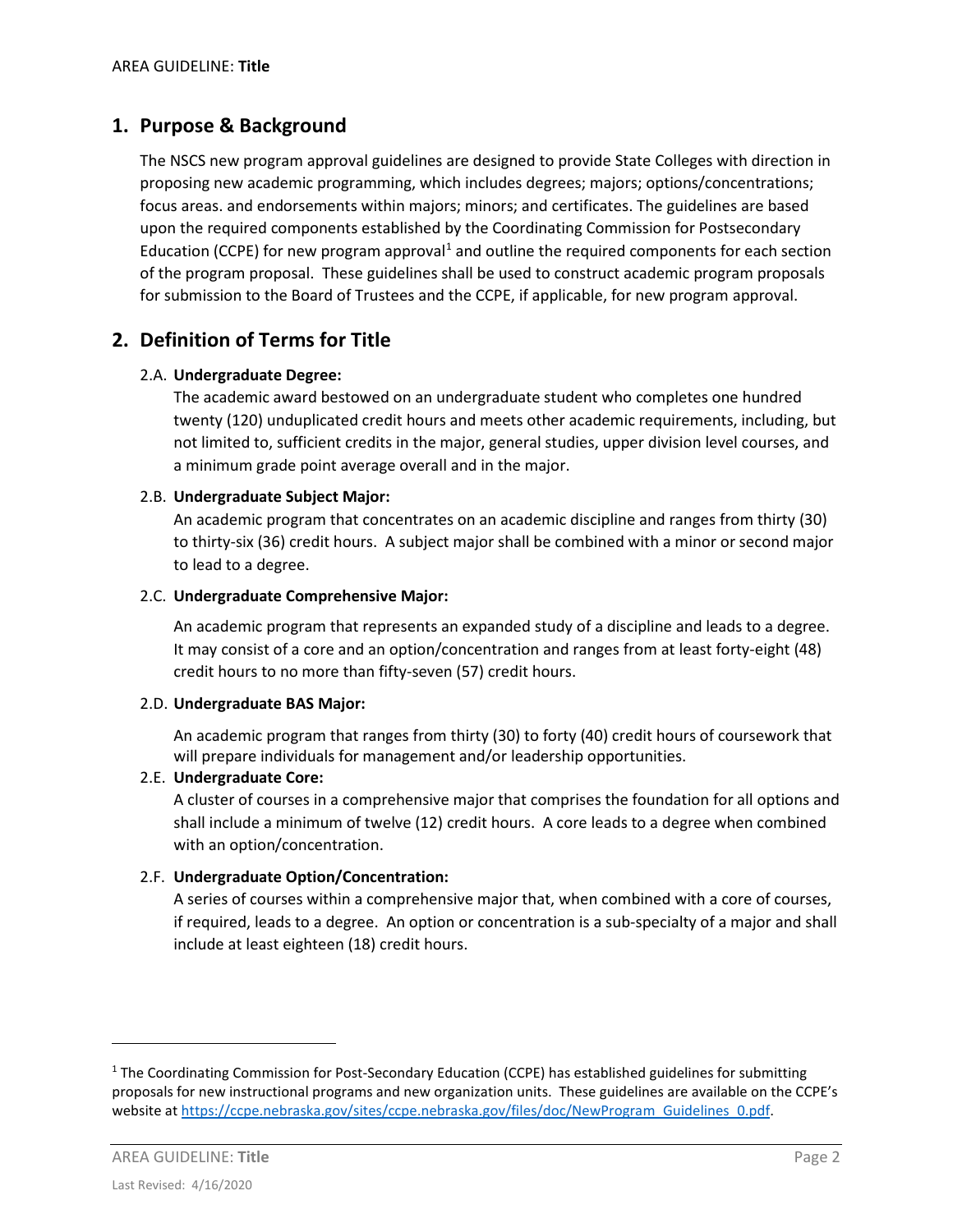#### 2.G. **Undergraduate Minor:**

An academic program that concentrates on a subject but does not in itself lead to a degree. A minor shall range from eighteen (19) to twenty-one (21) credit hours.

#### 2.H. **Undergraduate Endorsement:**

A series of courses which leads to teacher certification in accordance with standards established by the Nebraska State Department of Education (NDE). The number of credit hours required to complete a field endorsement shall not exceed the minimum credit hours required by NDE by more than ten percent (10%) for endorsements with fifty (50) or more minimum credit hours established. The number of credit hours required to complete a field endorsement with fewer than fifty (50) minimum credit hours established, or a subject endorsement, shall not exceed the minimum credit hours required by NDE by more than twenty percent (20%).

#### 2.I. **Undergraduate Certificate:**

A cluster of courses that develops specific knowledge and/or skills and supports an occupational outcome or industry certification. This credential does not in itself lead to a degree. An undergraduate certificate shall range from nine (9) to fifteen (15) credits of predominantly upper division courses.

#### 2.J. **Graduate Degree:**

The academic award bestowed on a student who completes a minimum of thirty (30) credit hours in an academic discipline and meets other academic requirements, including but not limited to, completion of a baccalaureate degree, sufficient credits in the graduate core, and a minimum overall grade point average.

#### 2.K. **Graduate Major:**

A set of core courses that comprise the foundation for a graduate degree and addresses the established accreditation and/or professional graduate standards for the program.

#### 2.L. **Graduate Focus Area:**

A cluster of courses that concentrate on a specific area of specialization within a larger academic discipline. A focus area shall include a minimum of twelve (12) credit hours.

#### 2.M.**Certificate of Advanced Studies:**

A cluster of courses that concentrate on a specific knowledge and/or skills aligned to an area of specialization or industry certificate. These courses are available non-degree seeking students; however, they may also be used toward the complete of a graduate degree. A certificate of advanced studies shall include a minimum of nine (9) credit hours.

# <span id="page-2-0"></span>**3. Report Section 1: Descriptive Information**

- 3.A. The name of the institution proposing the program;
- 3.B. The name and type of the program being proposed;
- 3.C. The degrees/credentials to be awarded graduates of the program (e.g., diploma, BS, MS, etc.);
- 3.D. Other programs offered in this field by the institution;
- 3.E. CIP code;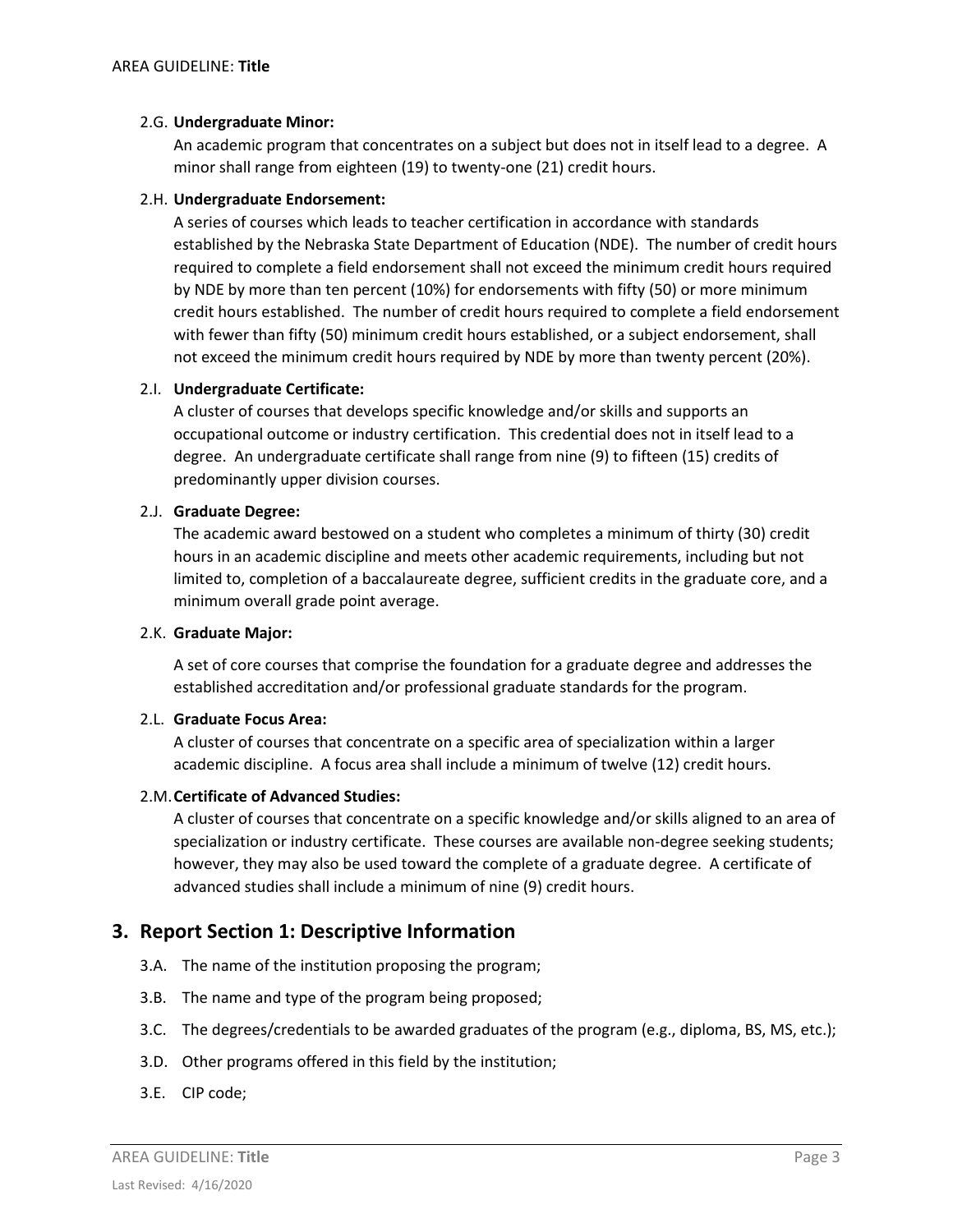- 3.F. Administrative unit for the program;
- 3.G. Proposed delivery site(s) and type(s) of delivery, if applicable;
- 3.H. Proposed data (term/year) the program will be initiated;
- 3.I. Description of program, including:
	- 3.I.1. Summary statements about the nature of the curriculum and the purpose of the proposed program;
	- 3.I.2. Course content of the program, including list of courses, credit hours, and other requirements (catalog text); and
	- 3.I.3. Course descriptions for the courses included in the program, with new courses identified.

## <span id="page-3-0"></span>**4. Report Section 2: Centrality to Role and Mission**

- 4.A. Provide assurances that the proposed program is consistent with the college's role and mission, as defined by:
	- 4.A.1. NSCS Policy 2510 Mission Statement, Core Values, and Vision Statement;
	- 4.A.2. State of Nebraska statutes; and
	- 4.A.3. Coordinating Commission for Postsecondary Education's (CCPE's) Comprehensive Statewide Plan for Postsecondary Education<sup>[2](#page-3-2)</sup>.
- 4.B. Discuss any external stakeholders who have contributed to the development of this program proposal.

# <span id="page-3-1"></span>**5. Report Section 3: Evidence of Need and Demand**

- 5.A. Discuss the need for the program within the institution, the community, the region, the state, and/or the nation, including information such as data, surveys, or studies, regarding:
	- 5.A.1. workforce needs of business, industry, and employers;
	- 5.A.2. job and educational advancement opportunities for graduates; and
	- 5.A.3. potential for the program to contribute to society and economic development, where appropriate.
- 5.B. Discuss the demand for the program and extent of student interest in the proposed program, including studies, surveys, or other evidence about student demand, such as:
	- 5.B.1. The number of students expected to enroll in the program in each of the first five (5) years of operation; and
	- 5.B.2. The minimum number of students required to make the program viable.

AREA GUIDELINE: **Title** Page 4

 $\overline{\phantom{a}}$ 

<span id="page-3-2"></span><sup>&</sup>lt;sup>2</sup> The CCPE's Comprehensive Statewide Plan for Postsecondary Education can be found on its website, at [https://ccpe.nebraska.gov/sites/ccpe.nebraska.gov/files/COMP%20PLAN-updated%20October%202018.pdf.](https://ccpe.nebraska.gov/sites/ccpe.nebraska.gov/files/COMP%20PLAN-updated%20October%202018.pdf)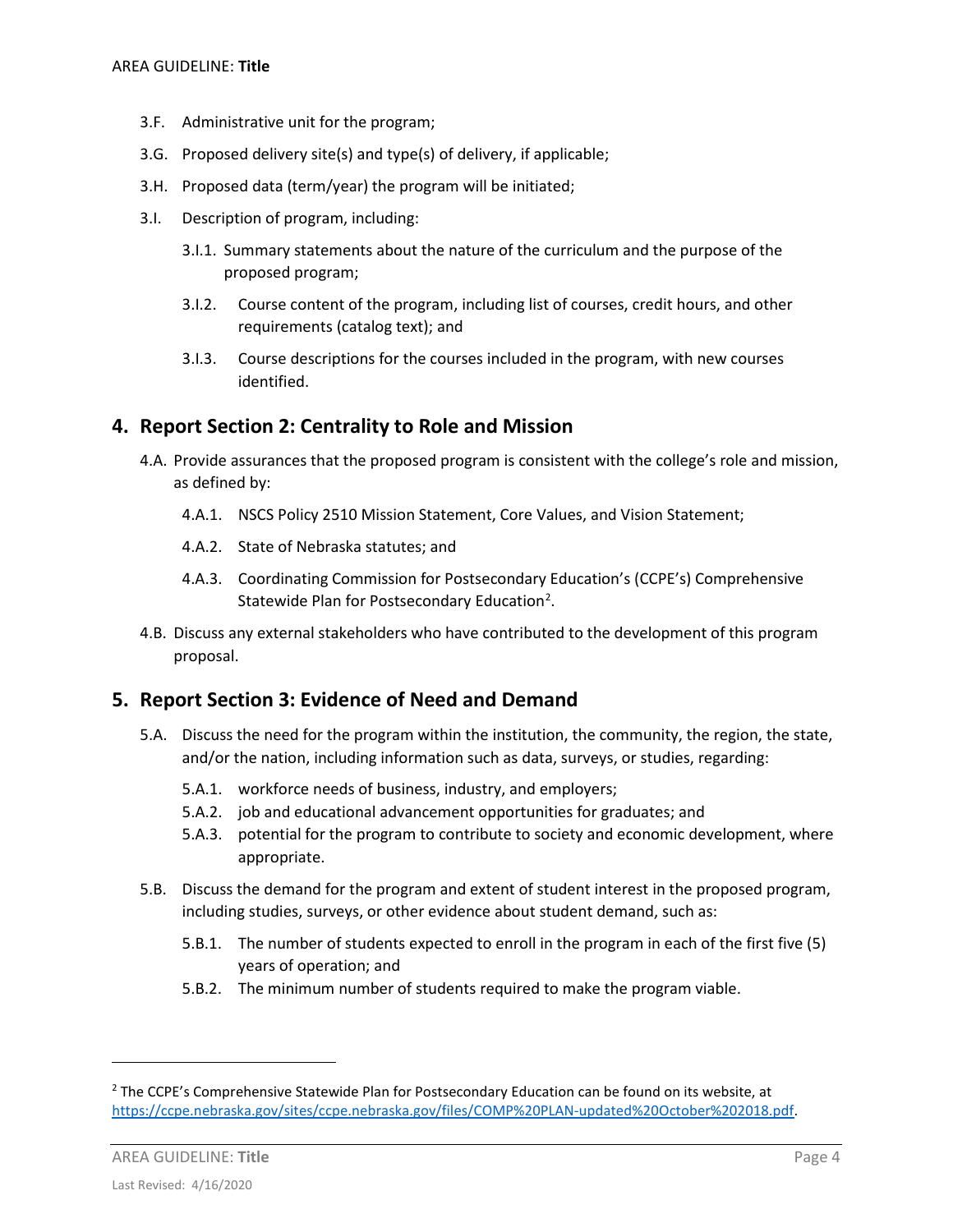## <span id="page-4-0"></span>**6. Report Section 4: Adequacy of Resources**

- 6.A. Provide assurances that the proposed program has resources adequate to develop and implement the program in the following areas:
	- 6.A.1. Describe faculty and staff resources, including:
		- 6.A.1.a. The number of faculty and staff required to implement the proposed program in the responsible unit; and
		- 6.A.1.b. Any additional faculty and/or administrative and support staff required, including graduate assistants.
	- 6.A.2. Describe the physical facilities, including:
		- 6.A.2.a. Location of the proposed program;
		- 6.A.2.b. Any additional physical facilities, such as classrooms, laboratories, and offices, that will be required for the program; and
		- 6.A.2.c. Any plans for renovating existing facilities, constructing new facilities, or leasing additional facilities for the proposed program within the next ten (10) years. (This can be omitted if the college indicates it has had a capital construction project submitted to, or approved by, the CCPE)
	- 6.A.3. Describe the availability and needs related to instructional equipment and informational resources, including:
		- 6.A.3.a. Computers;
		- 6.A.3.b. Data services; and
		- 6.A.3.c. Telecommunication connectivity.
	- 6.A.4. Discuss Budget projections for first five (5) years:
		- 6.A.4.a. Complete *CCPE New Program Expenses Table*
		- 6.A.4.b. Complete *CCPE New Program Revenue Table*
		- 6.A.4.c. Provide summary and explanation of both tables as it pertains to the new program being proposed and the projected revenue and expenses generated by the program

### <span id="page-4-1"></span>**7. Report Section 5: Avoidance of Unnecessary Duplication**

- 7.A. Identify other similar programs offered in the state by public or private institutions;
- 7.B. Identify any similar programs offered within the states that are members of the Midwestern Higher Education Compact (MHEC), and
- 7.C. For graduate and professional programs, identify similar programs offered in contiguous states that would be reasonably accessible to Nebraska residents.